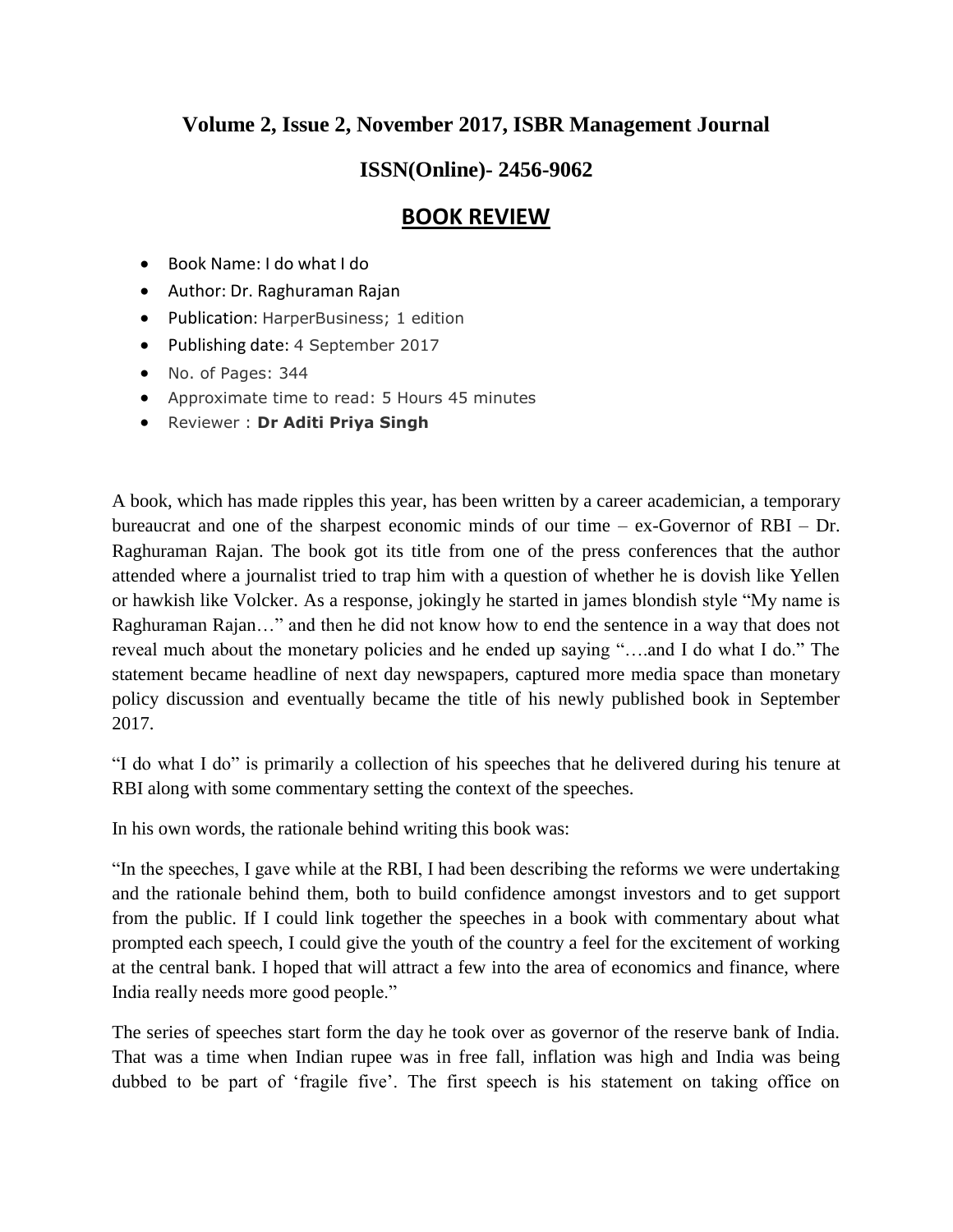September 4, 2013. In this speech, he outlined his ideas on monetary policy, changes that he envisaged in banking regulation and internationalization of rupee.

From here, the author takes us through a journey through his tenure which culminated in his last letter to his colleagues on 18<sup>th</sup> June 2016, some days shy of end of his tenure at RBI. In this letter, he wrote about factors affecting his decision to go back to his university and how he is ready to take up any responsibility for his nation. He listed down the accomplishments during his tenure and as a true leader, he shared his success team stating that he felt proud that "... we at Reserve Bank have delivered on these proposals.." He talked about how the things changed since he took over (when India was being counted among fragile five) to the point where country's forex reserve was at its peak. How exchange rates were stabilized and inflation was brought to a target zone(in 2016, at the time his term ended, CPI was 4.39% as compared to 10.5% when he took over as RBI governor in 2013). He shared credit for all these with the team working at RBI.

Between these two addresses to his colleagues, there are numerous speeches which talk about intricacies of how RBI work and how the dynamics between government, bureaucracy and the RBI exist. He emphasized on the importance of RBI governor role and his/her responsibilities.

What comes out most significantly in his book is the importance of communication in the role of the head of India's central bank. His example of 'dosanomics' in explaining how low nominal but high real interest rate is good for pensioners stands out in the way economy can be talked about when speaking to common men and women. In a developing country like India, he emphasized the role that communication from RBI chief plays in sending right signals to the mass and to build confidence among investors and the market. No wonder Mr. Rajan was one of the most vocal RBI chiefs, we have seen in recent times. He was darling of the media and he understood the reason why media followed him and played the game very judiciously. Who can forget his statement in a press interaction "My name is……I do what I do".

During his tenure at RBI, he was revered by media and mass alike as a person with ability to simplify economics. His acumen is reflected in his speeches at global front, where he talked about global financial situation; role of banks and the changes that the role of a banker has seen over a period of time. His understanding on impact of changing technology on the changing roles of a banker and on reducing cost of money is insightful.

Having seen the global meltdowns, some of which resulted from changing risk apatite of the new bankers, driven by skewed incentives, he brought the point pretty well in his speech at Jackson Hole Conference.

Mr. Rajan's understanding of economy, paired with his ability of reaching out his audience and skill of writing his speeches himself is evident in the book, which makes a good read for anyone, who wishes to understand how central banks work and what's the role of the chief of central bank is, especially in Indian context.